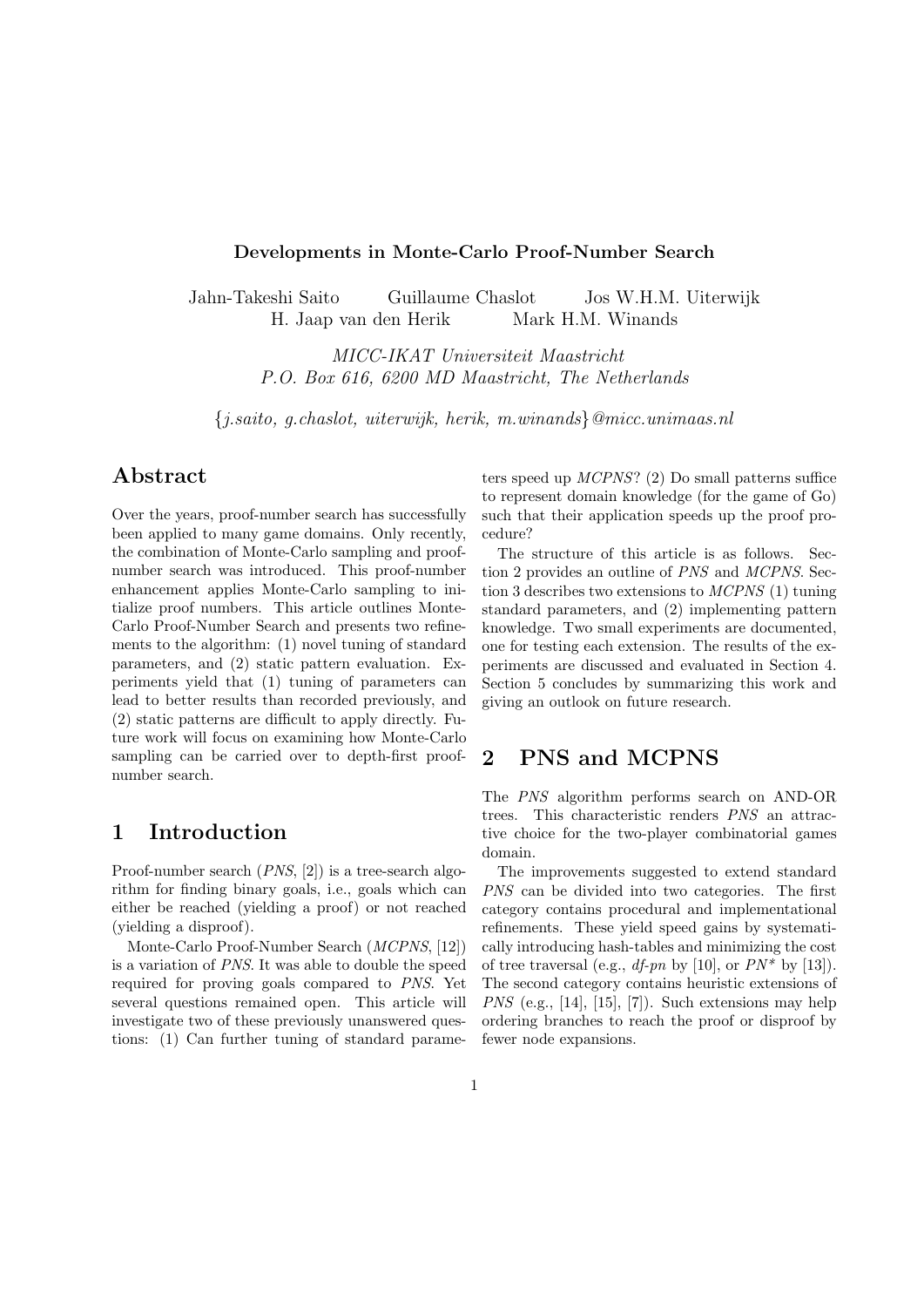The MCPNS variation is an instance of a heuristic move-ordering extension for PNS. It applies Monte-Carlo sampling  $(MCS, 1)$  as follows. Random sequences of moves are launched for each heuristic evaluation to estimate the minimal number of moves required to prove or disprove a goal. This number then serves as heuristic evaluation for newly expanded nodes.

#### 2.1 Proof-Number Search

PNS is a best-first search algorithm for proving or disproving binary goals in AND-OR trees. For ORlevel nodes, proving one successor node is sufficient to prove the goal. For proving AND-level nodes, all successor nodes must be proved. For disproving ORor AND-level nodes the corresponding reverse holds. PNS's best-first heuristic is defined as follows: expand first the node that promises to require the least number of further node expansions to prove or disprove the goal.

A proof number  $(pn)$  and a disproof number  $(dn)$ are introduced for each node M. They keep record of the most promising node in the whole search tree. Following the heuristic above, pn is the number of nodes which are at least required to prove the goal at  $M$ . Analogously,  $dn$  is the number of nodes which are at least required to disprove the goal starting at M. We denote the corresponding  $p_n$  and  $dn$  for some node X by  $pn(X)$  and  $dn(X)$  if required by the context.

The PNS algorithm has two stages which are repeated during the search. In the first stage, PNS descends from the root node to a leaf node with lowest pn or  $dn$ . The numbers pn and  $dn$  do not increase along the path. In OR nodes, the branch with smallest *pn* is chosen for descending. In AND nodes the branch with smallest  $dn$  is selected. When a leaf node L with smallest value is found, L is expanded. The values of the newly expanded children are set as follows:  $pn = 0$  and  $dn = \infty$  in case the goal is proved,  $pn = \infty$  and  $dn = 0$  in case the goal is disproved,  $pn = 1$  and  $dn = 1$  otherwise. According to the number of its children  $pn(L)$  and  $dn(L)$  are set. The second stage tracks back from the leaf node to the root node. Starting at  $L$ ,  $pn$  and  $dn$  are adjusted for all predecessors following the path back up to the root node.

The repetition of this cycle terminates when  $pn(root) = 0$  or  $pn(root) = \infty$ . In the first case, the goal is proved as no further node requires to be expanded. In the second case, a disproof is reached because an infinite number of expansions would be required to prove the goal.

PNS produces the correct solution but requires maintenance of a large search tree.

### 2.2 Monte-Carlo Proof-Number Search

The basis for *MCPNS* is *MCS* which applies a simple principle. Random actions gain an evaluation for a given state S under investigation. In combinatorial games, the board configuration constitutes such a state. A random action here consists of a random sequence of legal moves. Each sequence is evaluated, e.g., by scoring the end position of a sequence. The value of  $S$  is a statistical aggregate of all random sequence values. The mean of the scores of all random sequences is an example for such an aggregate.

MCPNS launches N random sequences with a fixed length la (i.e., the number of moves) from the leaf node X to be evaluated. The statistical evaluation performed is a ratio. It takes into account the number of sequences yielding a proof  $(N_{+})$  for setting the value of dn. It takes into account the number of sequences not yielding a proof  $(N_+)$  for setting the value of pn. It may seem paradoxical that counting fewer sequences proving the goal corresponds to the value of a greater proof number. The underlying rationale is that the proof number represents the minimal number of nodes which require expanding. Thus, a smaller proof number represents better chances of reaching the goal soon.

More formally the heuristic is  $h_{pn}(X) = \frac{N_{-}+1}{N}$  and  $h_{dn}(X) = \frac{(N_+ + 1)}{N}$ .

# 3 Extending MCPNS

As shown in [12], MCPNS can double the speed of the search process for Life-and-Death problems in the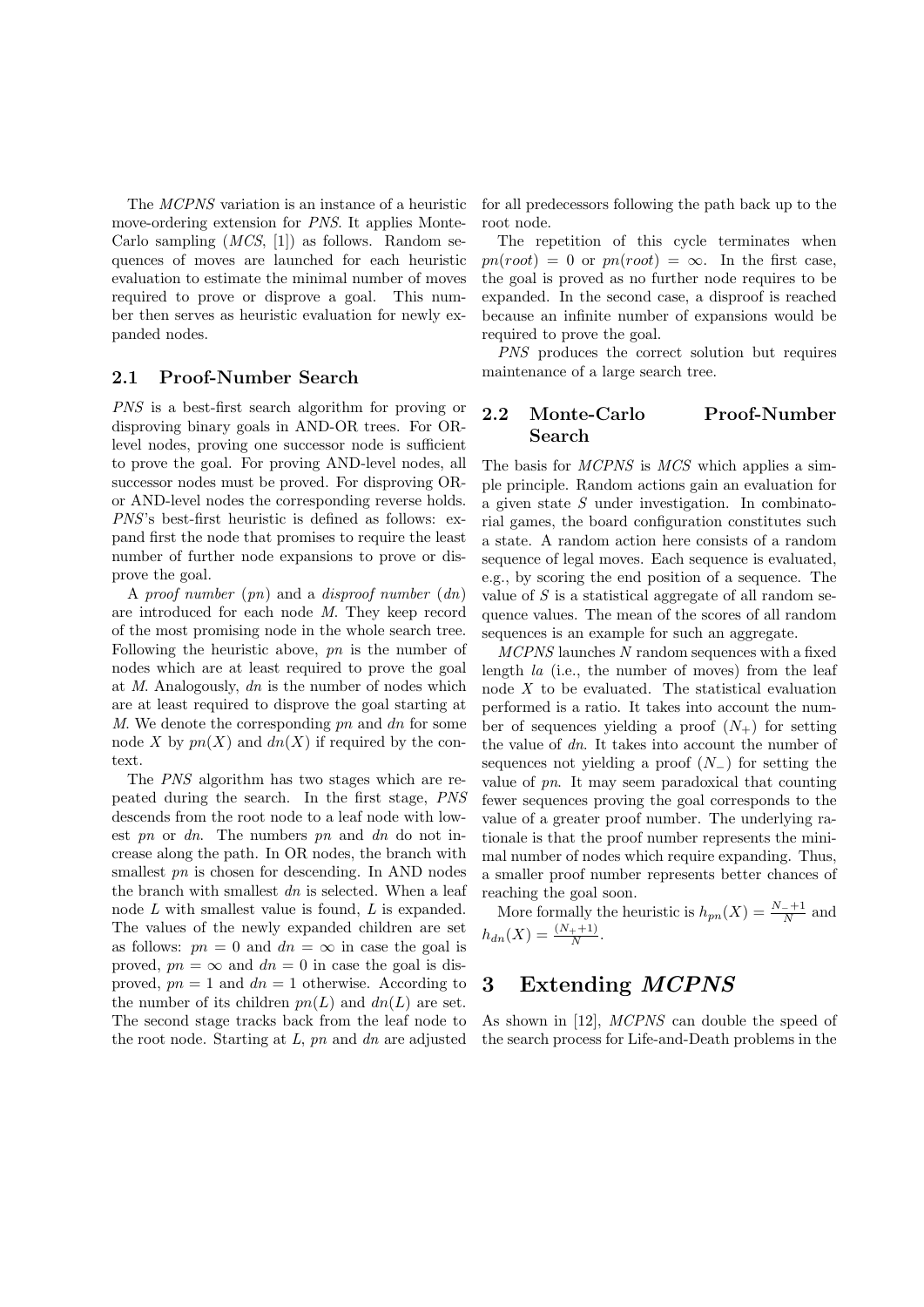Go domain by reducing the number of visited nodes to a quarter compared to standard PNS. This Section proposes two means for extending MCPNS. Both means target at increasing the speed of MCPNS even further.

Sub-section 3.1 describes tuning of parameters beyond the previously documented scope, sub-section 3.2 outlines how to apply domain knowledge by small patterns.

#### 3.1 Tuning Standard Parameters

In previous research [12], the authors tested the impact of several parameters on MCPNS. It was found that the speed of MCPNS is controlled mainly by two parameters, namely:  $(1)$  the number N of random sequences played at each evaluation, and (2) the sequence length la (cf. Section 2.2). The ranges of the parameters which were tested are  $N \in 3, 5, 10, 20$ and  $la \in \{3, 5, 10\}$ . Within these boundaries, the solver was found to perform fastest with smallest N and largest la yielding an increase of speed by a factor of 2 in comparison with standard PNS.

This result proposes that small N and large la are a good choice for speeding up the algorithm but it leaves unanswered which parameter setting provides for an optimal speed performance. The number of sequences N cannot grow arbitrarily small without impeding the search speed at some point, because it is bounded by  $N = 0$  (representing the stage at which no evaluation takes place). Similarly, la must be limited by an upper bound for achieving less run time, because playing longer sequences requires additional evaluation time.

It is not so much of interest to record the strongly domain-dependent parameter setting of the described parameters per se but it is of interest to utilize an optimal parameter setting for estimating the algorithm's maximal speed enhancement.

Thus motivated, a parameter tuning was conducted with  $N \in [1, 4]$  and  $la \in [8, 25]$  measuring the speed and the number of expanded search tree nodes for this work. The algorithm was tested on a set of 30 Tsume Go problems as described in [12].

The optimal setting was found to be  $N = 4$  and  $la = 25$  yielding a 16% increase of speed (on each test case on average) compared to the best previously found setting. Omitting small statistical noise, a single rule characterizes the outcome in dependence of the two parameters within the tested limits. The rule is: the exploration effort is proportional to the time gain. Parameter settings with  $N = 4$  produced the fastest results. The bigger the choice of la the faster the algorithm.

#### 3.2 Implementing Pattern Knowledge

A common principle of extending heuristic search is the exploitation of domain-specific knowledge. This Section investigates an instance of combining domain-specific knowledge in the form of patterns with MCPNS.

Patterns are a standard means for representing knowledge in the test domain of computer Go (e.g.,  $[9]$ ,  $[3]$ ,  $[4]$ ). A pattern in computer Go is a configuration of intersections. High-level representations contain features additional to the colouring of the intersections. Two examples are tactical information on connectivity and Life-and-Death status. The sizes of patterns vary considerably depending on the application's purpose. Large-scaled patterns are employed for openings, while tactical analysis is often guided by smaller patterns. Patterns can be hand-tuned or auto-generated ([3], [6], [16], [5]).

The patterns applied in the small experiment described in this Section are auto-generated  $3 \times 3$  patterns. They offer the advantage of low patternmatching costs. This characteristic is a precondition to any application of MCS as required by MCPNS because it must be feasible to match each pattern for each move in each random sequence. The patterns are generated by statistical ranking in self play as described in [5]. Each of the 6,561 patterns is assigned with a numerical value representing the desirability of the move in the pattern's centre. The patterns do not account for information on the edge of the Go board. They were generated for the whole game and are not specifically tailored to Life-and-Death problems.

The patterns are employed to alter the probability distribution of the moves selected for the random sequence. Pure MCPNS plays randomly distributed legal moves in each random sequence implying a uni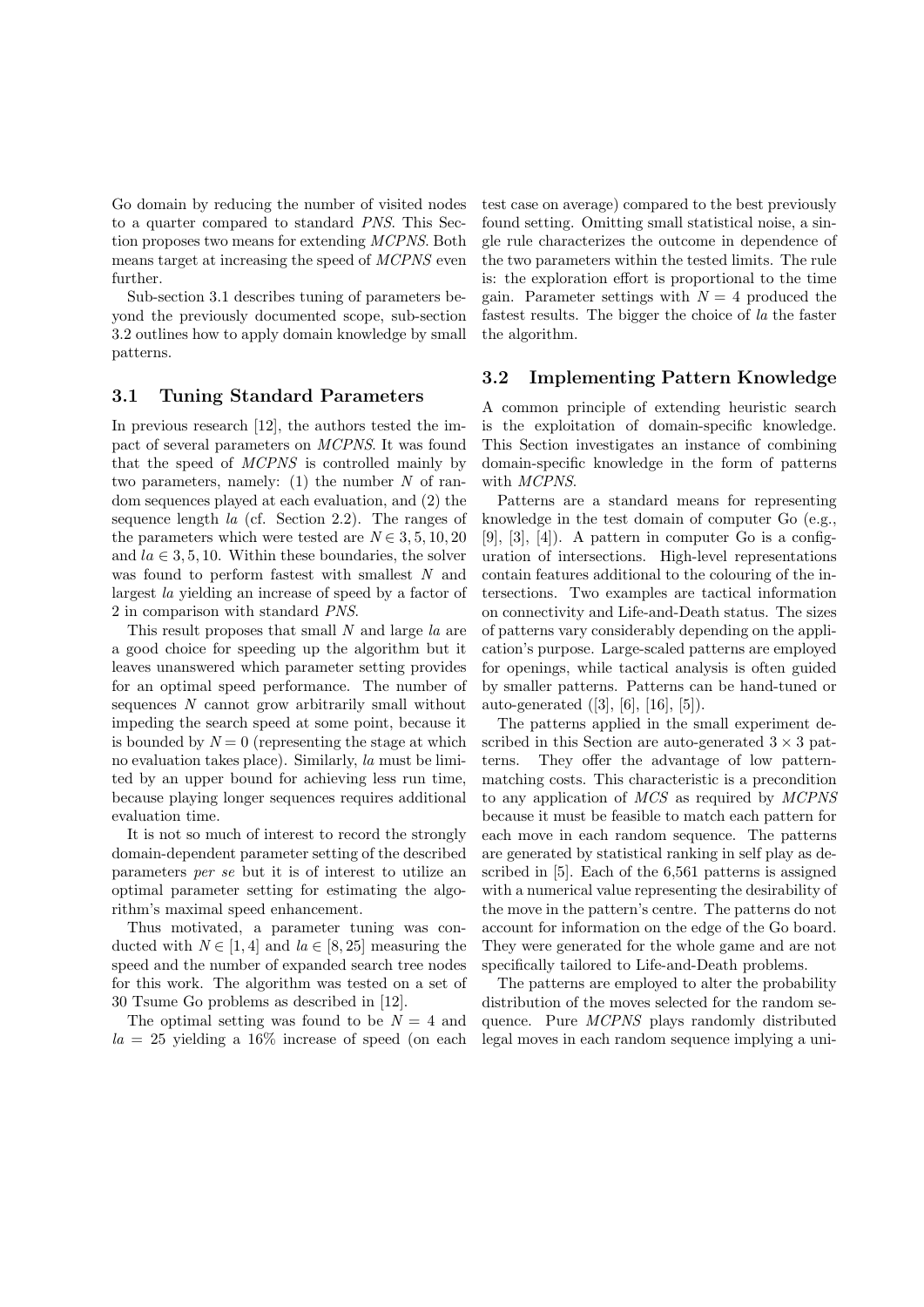form distribution of the probability for selecting a move. This uniform distribution is altered by matching the patterns. Whenever a move is played in a random sequence on an intersection I, the pattern values of the effected intersections in the vicinity of I are updated. The neighbours' new pattern values are set according to the matching patterns. The probability to play at a neighbour is proportional to its pattern value. Thus, moves evaluated well by the patterns are more likely to be played than moves less promisingly assessed by the patterns.

In a small experiment for this work, the suggested patterns are found to slow down the proof procedure overall slightly by about 3%. In more detail, a third of the test problems are solved slightly faster with patterns than without while the majority is solved slightly slower. A positive effect of the procedure can be seen in a decrease in node expansions of about 6% on average per test case. This effect is small compared to the reduction of node expansions by 75% which MCPNS achieves on PNS.

## 4 Discussion

The results described in the previous Section indicate that parameter tuning can improve MCPNS beyond previously documented limits while the straight forward pattern application does not yield an increase in efficiency.

The outcome of the tuning within the space of parameters that was open for investigation suggests two conclusions. Firstly, MCPNS yields better results with more frequent and deeper sampling given the constraints of the domain found in previous experiments. Secondly, the speed can still be improved by another 16% (on average per test case) in addition to the highest previously found speed.

The principal reason for the pattern matcher's disappointing performance is the negative trade-off between the time invested in pattern matching and the time gained by cutting off nodes. This negative trade-off in turn could be produced by different causes. Two candidates seem particularly likely: (1) too expansive pattern matching, and (2) too static evaluation. Too expansive pattern matching costs could be countered by training patterns specifically for Tsume-Go problems and by only matching the most promising patterns. A too static evaluation constitues a principle problem. Patterns alter the probability distribution of random moves statically, i.e., the evaluation is subject to an inherent static bias which is not altered in the cause of developing the game tree. In situations requiring untypical moves, the pattern matcher will suggest to play wrong moves (namely those which are typically good), because it does not take into account the search history or any other information derived from the search process. This effect must be expected to impact our choice of patterns particularly strongly because the patterns are very small and thus untypical moves will occur frequently. A mechanism for detecting untypical sequences might change this unwanted effect and render matching more dynamical.

# 5 Conclusions and Future Research

This contribution has provided an overview of the working of MCPNS. It has proposed and examined two means of extending the algorithm: (1) tuning of standard parameters, and (2) inclusion of pattern knowledge. We found experimentally that tuning could further increase MCPNS's speed slightly beyond what had previously been documented resulting in an overall reduction of the time cost to 42% of the time cost of PNS on the test set. The pattern approach chosen for the current work so far did not lead to an increase in the algorithm's efficiency. We therefore may tentatively conclude that simple pattern matching does not seem to be sufficient to increase the speed of MCPNS. It may be characterized as possible reason that that pattern matching is too slow and too static.

The next research steps will elaborate on three points: (1) comparing the results with existing work on initialization in  $PNS$ ,  $(2)$  assessing the possibility of improving the use of patterns, and (3) applying MCS to df-pn.

Ad (1). [11] proposes an enhancement of df-pn (df-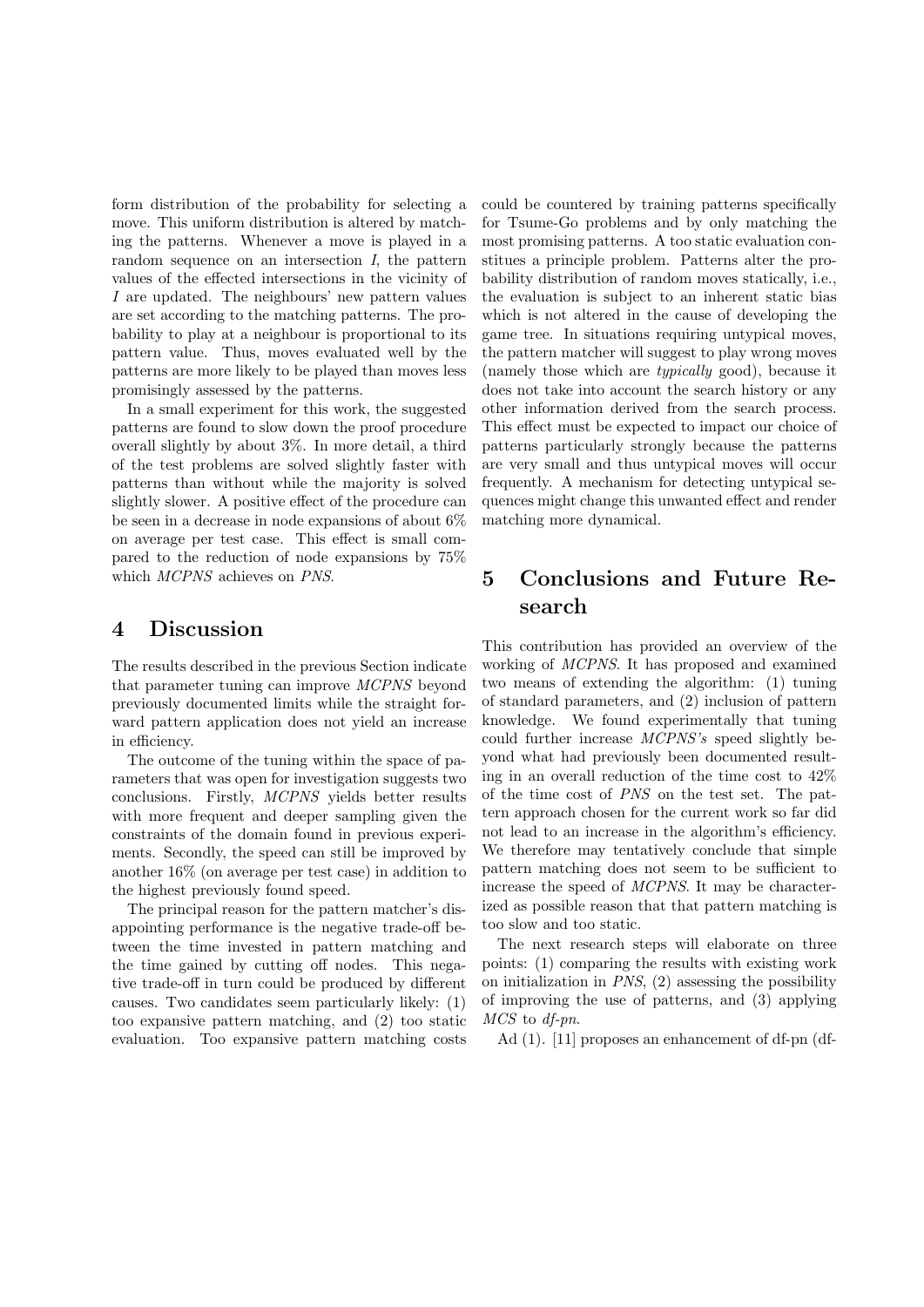pn+) including heuristic initialization of proof and disproof numbers and reports that the number of nodes visited is thereby reduced by a factor of 1/6 in Othello endgames. [8] showed that the total time and the number of nodes expanded are reduced by a factor of 1/2 by using heuristic initialization in Tsume-Go problems. While the first of these two contributions is difficult to compare with this work because it is applied in a different domain, the second work described by [8] seems somewhat comparable. However, the test sets are different. Future work needs to account for a direct comparison of the different methods and describe if and how the two approaches mentioned can be combined with the current framework.

Ad (2). To improve the pattern approach, we suggest to reduce the number of patterns by a selection mechanism and to elaborate on a less static evaluation.

Ad (3). In practical applications, PNS is usually subject to time constraints and thus replaced by faster variations. The arguably most prominent representative of practical  $PNS$  variations is  $df$ -pn proposed by [10]. This variation offers two advantages. Firstly, it reduces the memory cost by applying depth-first search (but it requires a large hash table). Secondly, it reduces the time cost by avoiding unnecessary traversals. As described above, MCPNS uses heuristic knowledge to initialize the proof numbers and achieves a reduction of node expansions. Because both MCPNS and df-pn differ without interfering, they can be combined easily. Future work will therefore investigate the integration of  $MCS$  and df-pn and address the research question: What is the speed gain of MCS in df-pn compared to the speed gain of MCS in MCPNS?

# Acknowledgements

We would like to thank Bruno Bouzy for his willingness to share the patterns developed in co-operation with him. This work is financed by the Dutch Organization for Scientific Research NWO as part of the project Go for Go, grant number 612.066.409

# References

- [1] Bruce Abramson. Expected-Outcome: A General Model of Static Evaluation. In IEEE Transaction on PAMI, volume 12, pages 182–193, 1990.
- [2] L. Victor Allis, Maarten van der Meulen, and H. Jaap van den Herik. Proof-Number Search. Artificial Intelligence, 66(1):91–124, 1994.
- [3] Bruno Bouzy. Go Patterns Generated by Retrograde Analysis. In Jos W.H.M. Uiterwijk, editor, The CMG Sixth Computer Olympiad. Computer-Games Workshop. Technical Reports in Computer Science, CS 01-04. IKAT, Department of Computer Science, Universiteit Maastricht, Maastricht, 2001.
- [4] Bruno Bouzy and Tristan Cazenave. Computer Go: An AI Oriented Survey. Artificial Intelligence, 132(1):39–103, 2001.
- [5] Bruno Bouzy and Guillaume Chaslot. Monte-Carlo Go Reinforcement Learning Experiments. In G. Kendall and S. Louis, editors, IEEE 2006 Symposium on Computational Intelligence in Games, Reno, USA, 2006. 8 pages (in print).
- [6] Thore Greapel, Mike Goutrie, Marco Krüger, and Ralf Herbich. Learning on Graphs in the Game of Go. In Georg Dorffner, Horst Bischof, and Kurt Hornik, editors, ICANN. Vienna, Austria., volume 2130 of Lecture Notes in Computer Science, pages 21–25. Springer, 2001.
- [7] Tomoyuki Kaneko, Tetsuro Tanaka, Kazunori Yamaguchi, and Satoru Kawai. Df-pn with Fixed-depth Search at Frontier Nodes. In Hitoshi Matsubara, editor, 10th Game Programming Workshop in Japan, pages 1–8, 2005. Hakone, Japan. In Japanese, abstract in English.
- [8] Akihiro Kishimoto. Correct and Efficient Search Algorithms in the Presence of Repetitions. PhD thesis, University of Alberta. Edmonton, Canada, 2005.